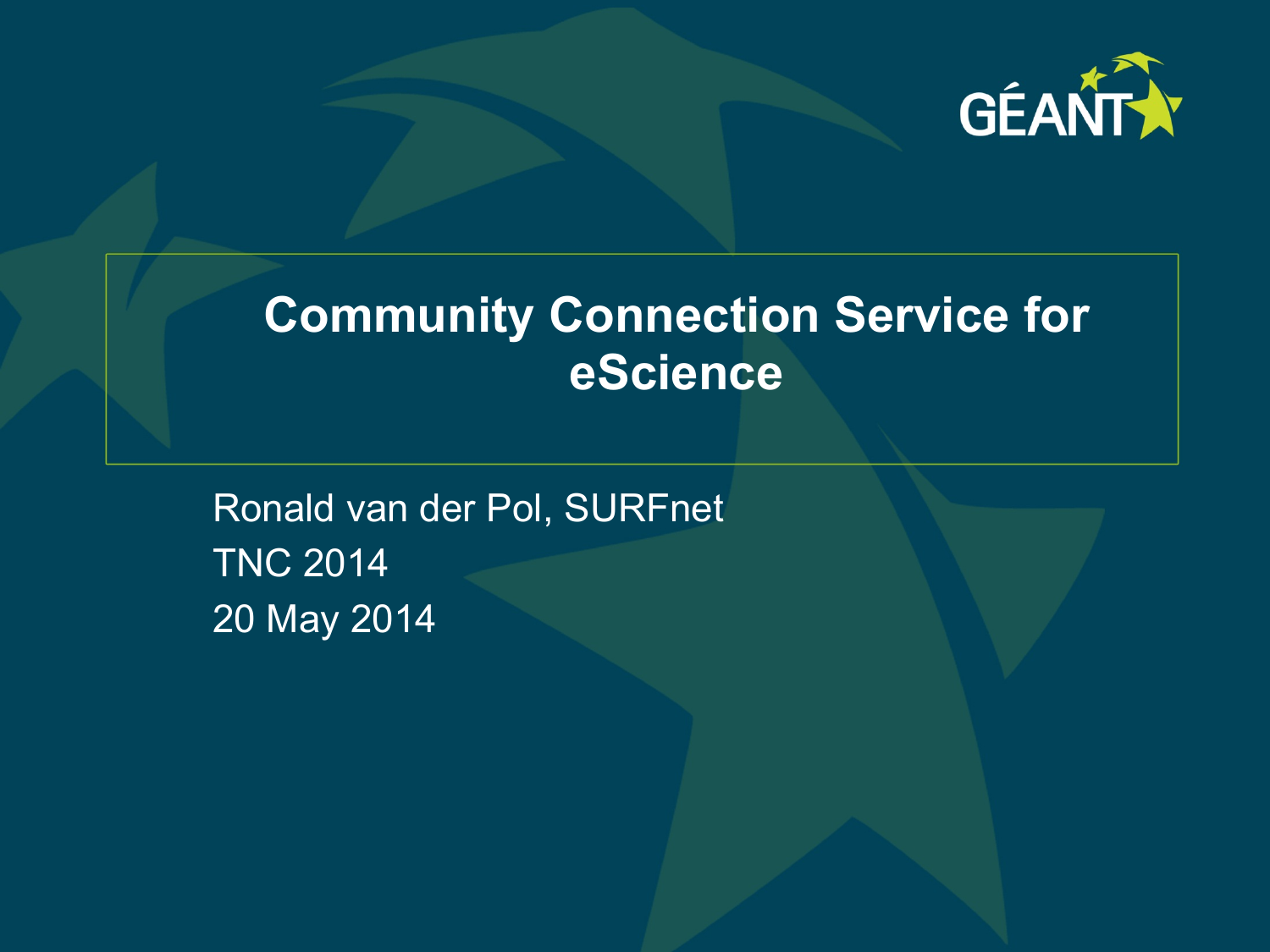#### **Project Overview**



- GN3plus Open Call Project (CoCo)
- October 2013 March 2015 (18 months)
- Partners: SURFnet (NL) & TNO (NL)
- Budget EUR 216K (50/50 split)
- 16.4 person months (50/50 split)
- Five work packages:
	- WP1: use cases & market demand
	- WP2: architecture, design & development
	- WP3: experimental validation
	- WP4: dissimination
	- WP5: project management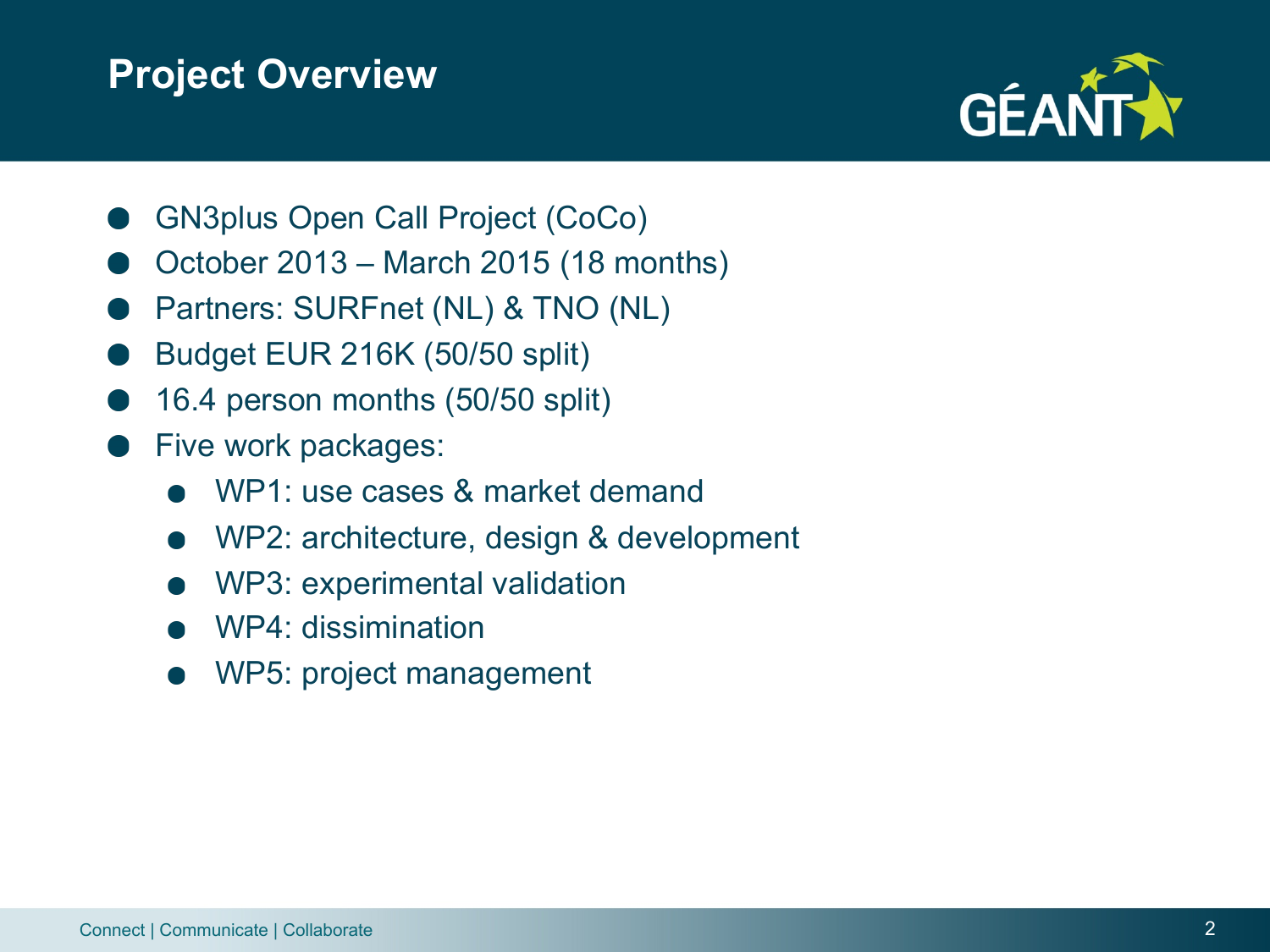## **Community Connection (CoCo) Service**



- Goal of CoCo service:
	- On-demand virtual private multi-domain, multipoint L2/L3 network instances
	- Interconnect laptops, VMs, storage, instruments, eScience resources
	- Each eScience community group can easily setup their own private CoCo instance via web portal
- Based on OpenFlow programmable network infrastructure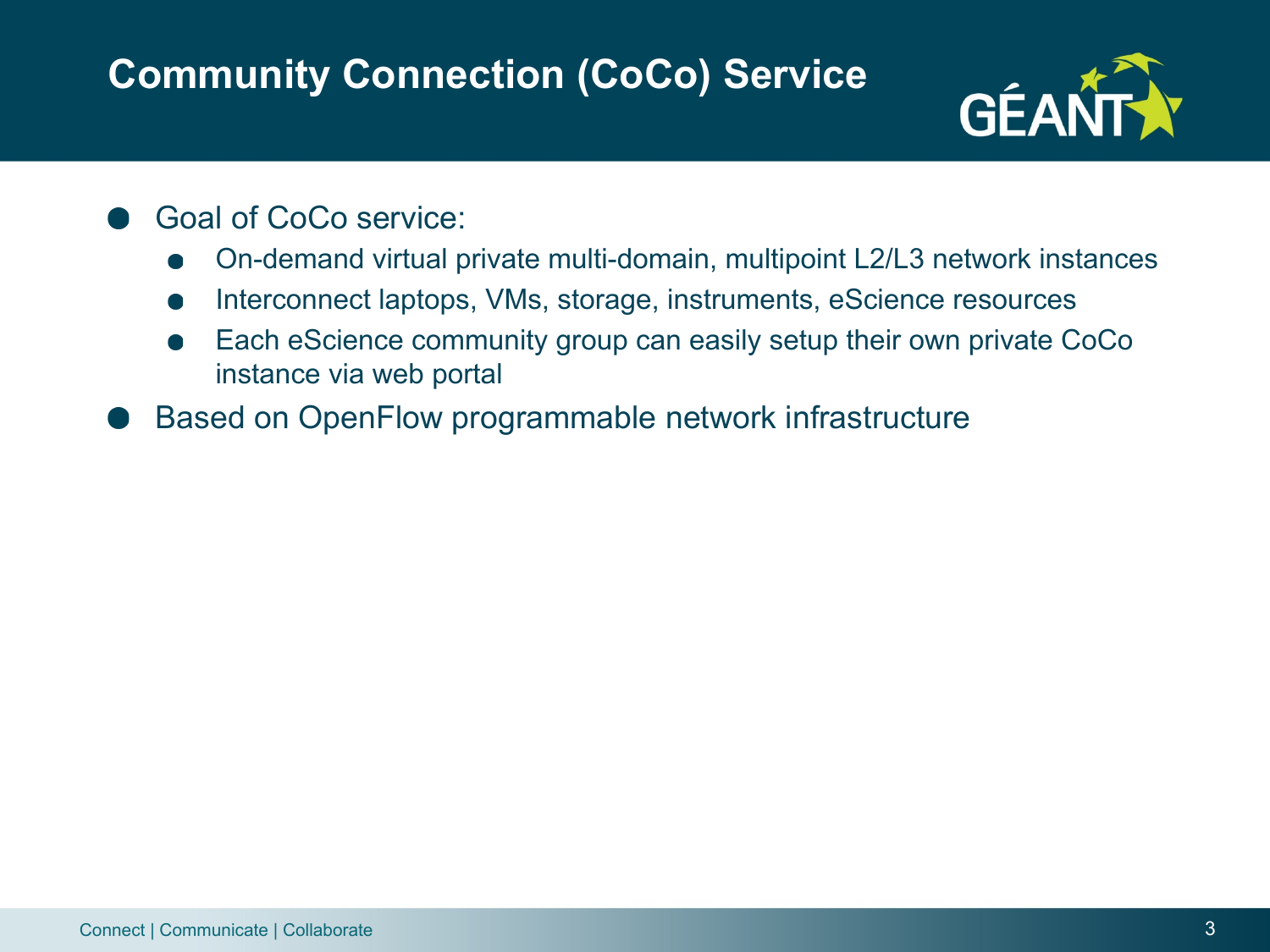#### **CoCo Instance**



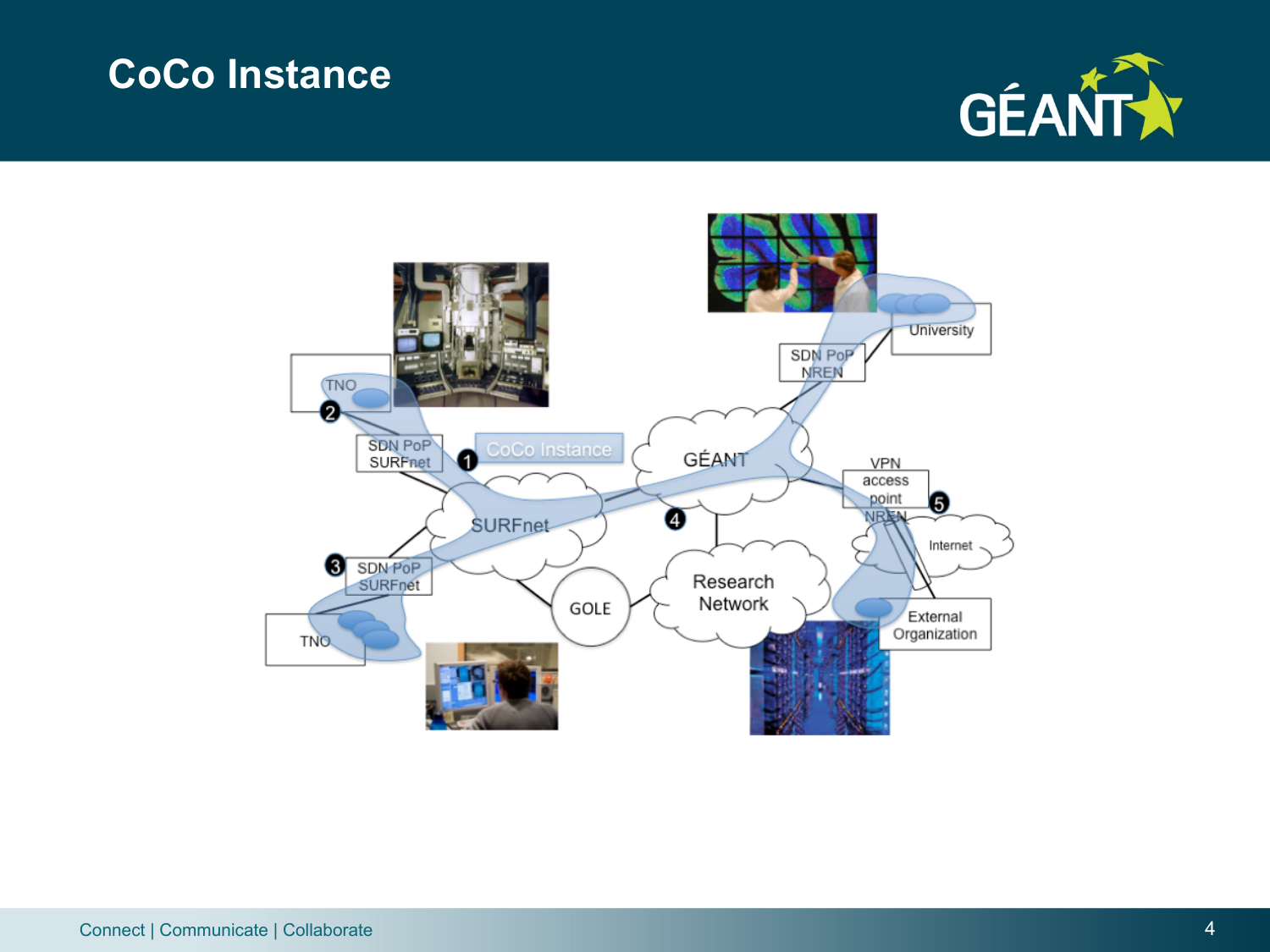#### **Use Cases Workshop**



- Workshop for Dutch eScience researchers
- Held in Utrecht on 21 January 2014
- 15 participants
- Goal was twofold:
	- Get input for CoCo requirements by defining use cases
	- Get in contact with potential test users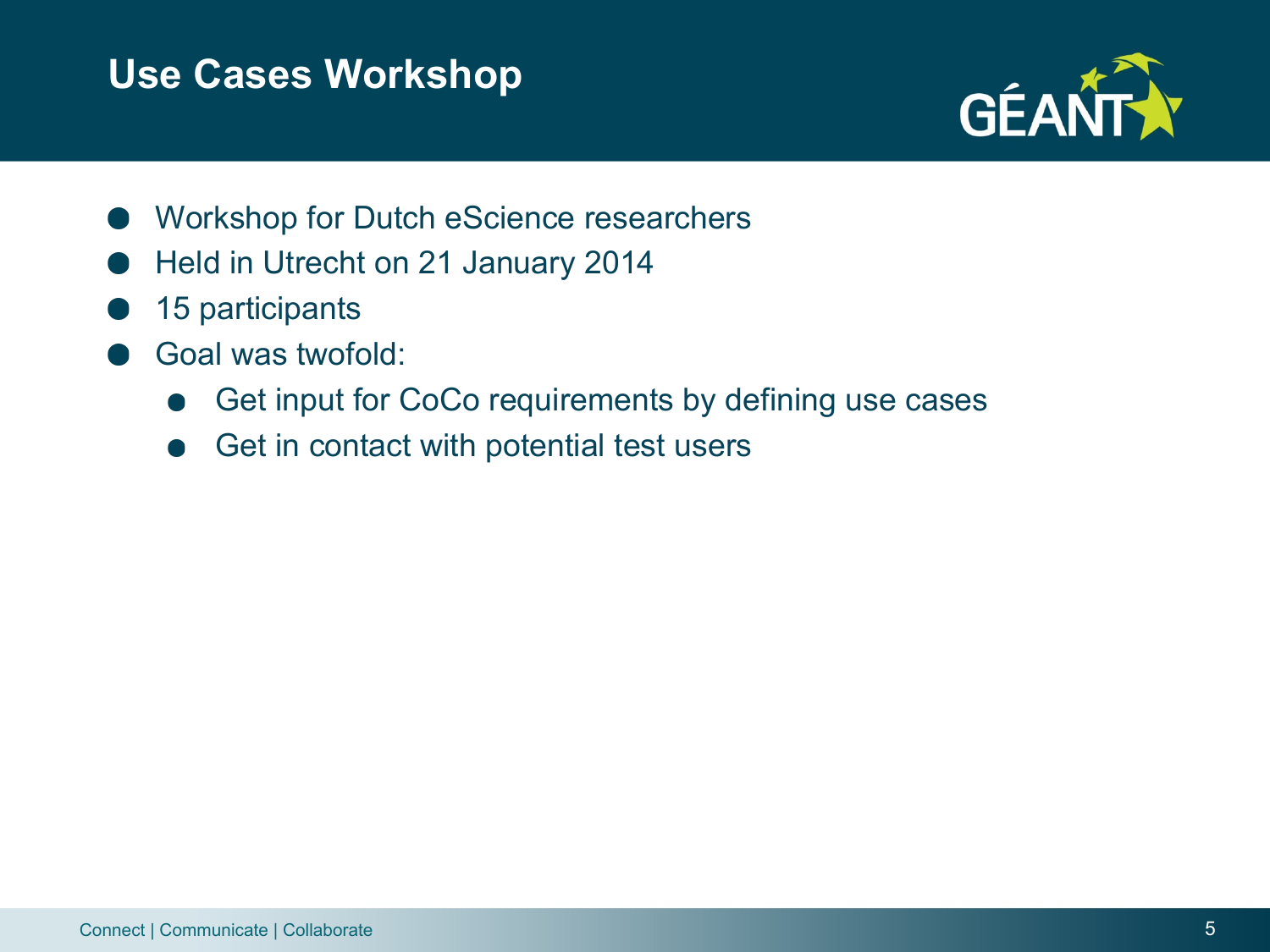#### **Use Cases Workshop Results**



## Results from workshop:



#### Next use case steps:

- Refine the two high-level use cases in cooperation with "use case owners"
- In refinement (and next use case workshop) specific attention on:
	- feasibility and effort needed by network administrators to install CoCo agent
	- authentication and confidentiality requirements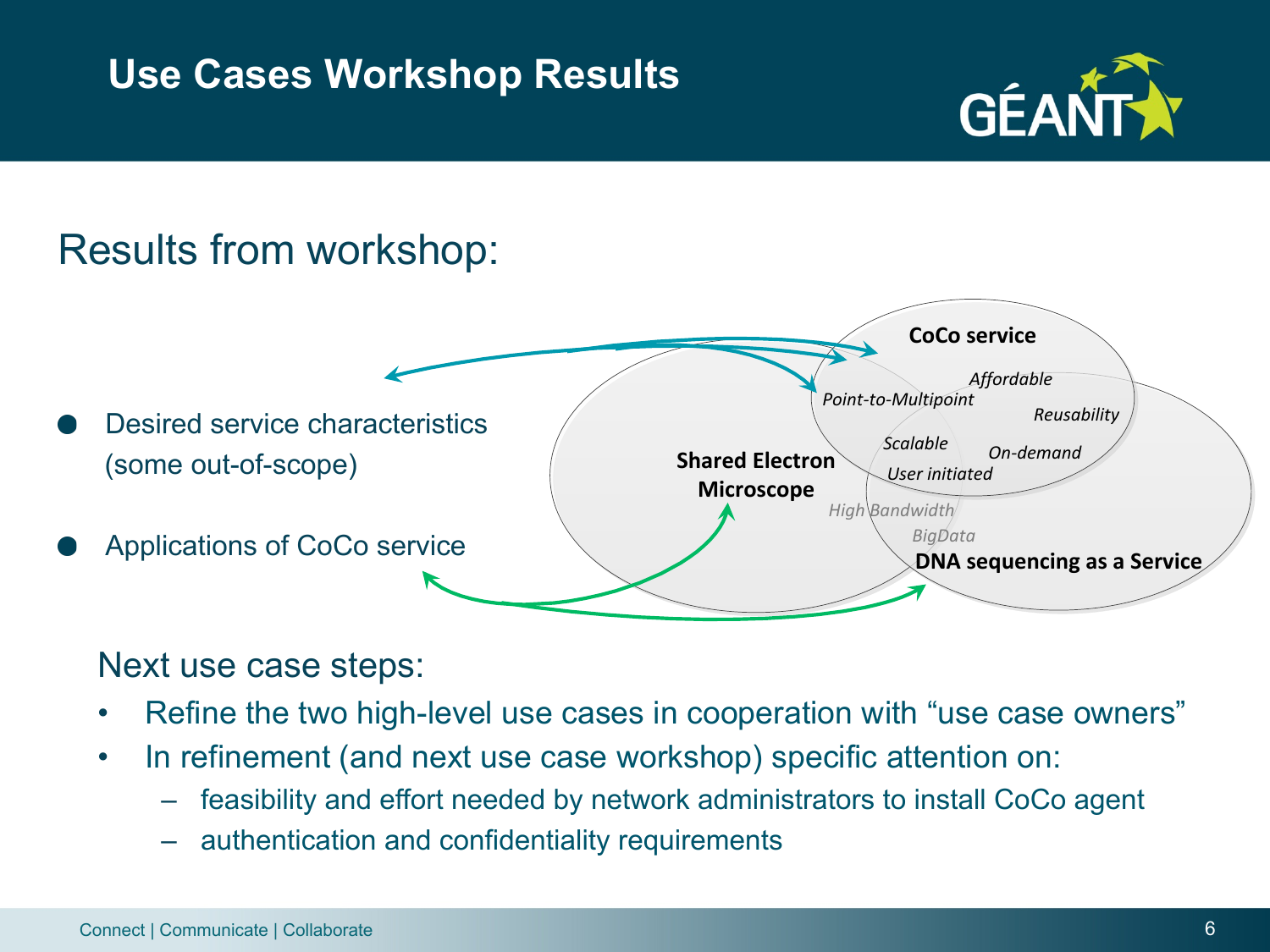#### **CoCo Multi-domain Architecture**



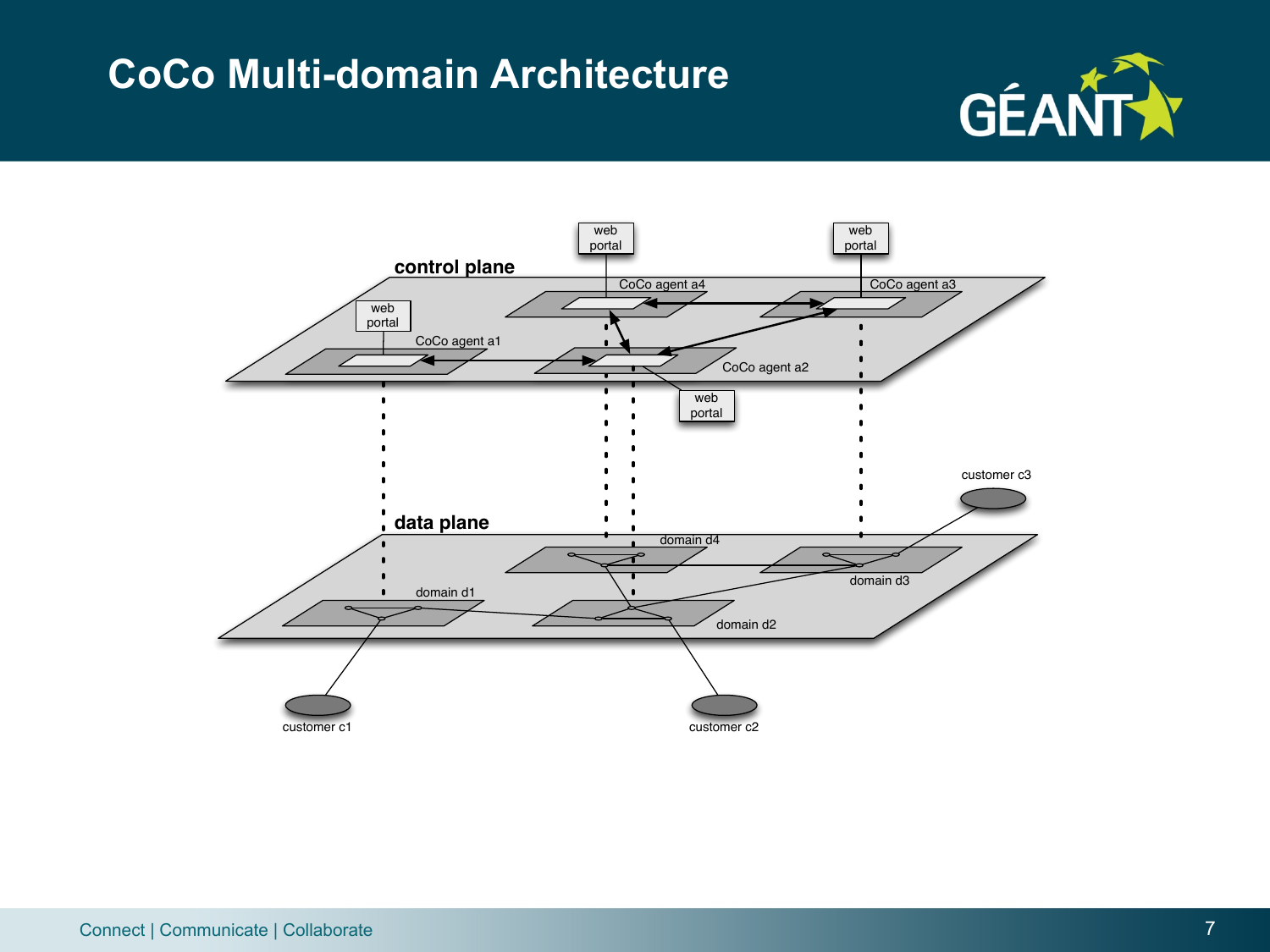#### **CoCo Control Plane**



- Control plane consists of federated CoCo agents
- Each domain runs its own CoCo agent, based on OpenDaylight
- CoCo agents exchange information East-West about:
	- CoCo end nodes (used in web portal for CoCo candidates list)
	- CoCo instances identifiers (associated MPLS labels, etc)
	- Addresses used at end nodes (e.g. IP prefixes)
	- User and group authentication and policy parameters
- CoCo agent configures forwarding entries in OpenFlow switches via Southbound OpenFlow protocol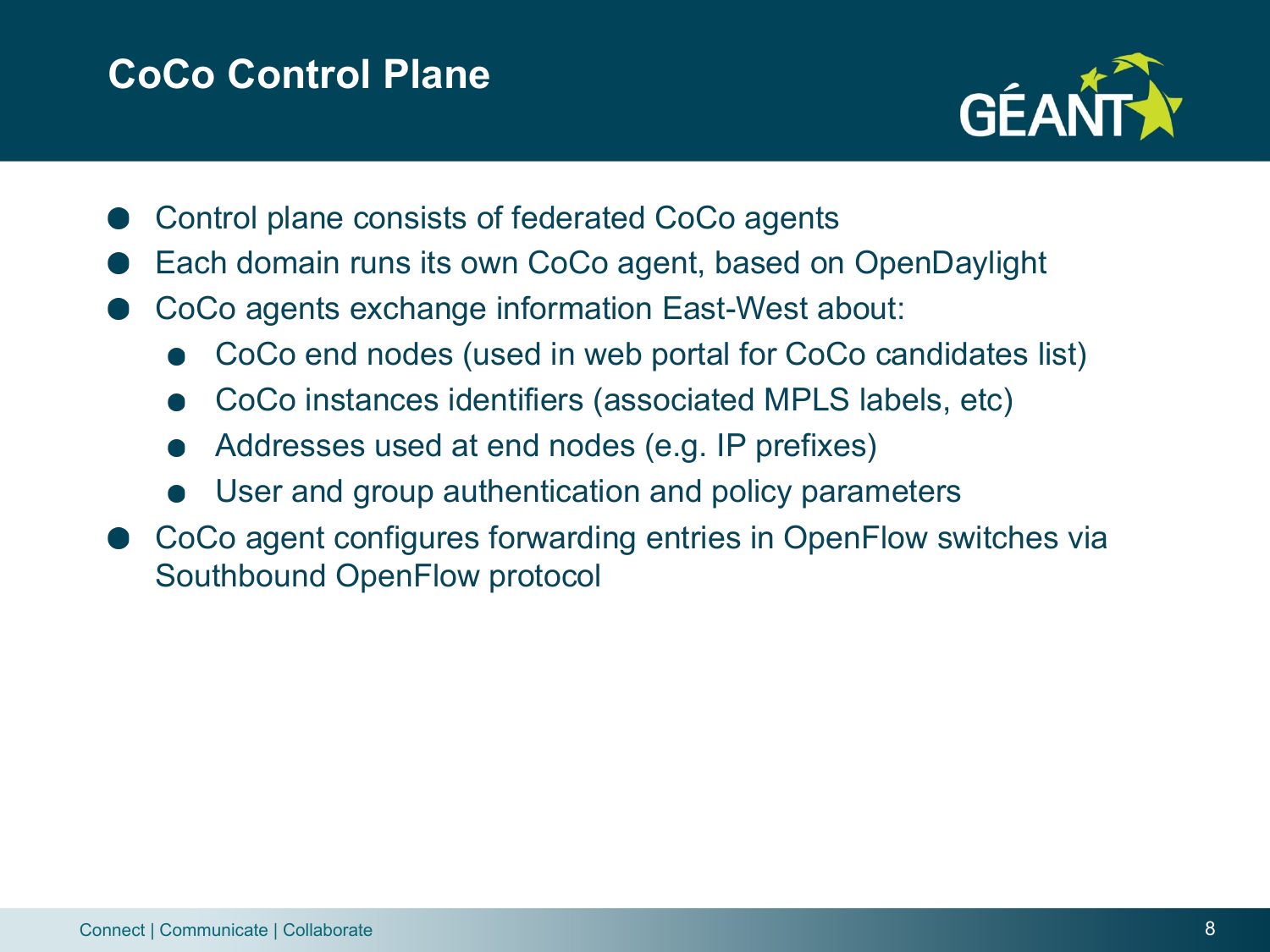#### **CoCo Data Plane**



- MPLS based forwarding in the core
	- Outer MPLS label used to forward to destination PE switch.
	- Inner MPLS label identifies CoCo instance.
- Shortest Path Forwarding between two PEs (primary & backup)
- MPLS encapsulation and decapsulation done at PE
- At PE the customer traffic is aggregated onto MPLS paths
- All traffic between two PE switches aggregated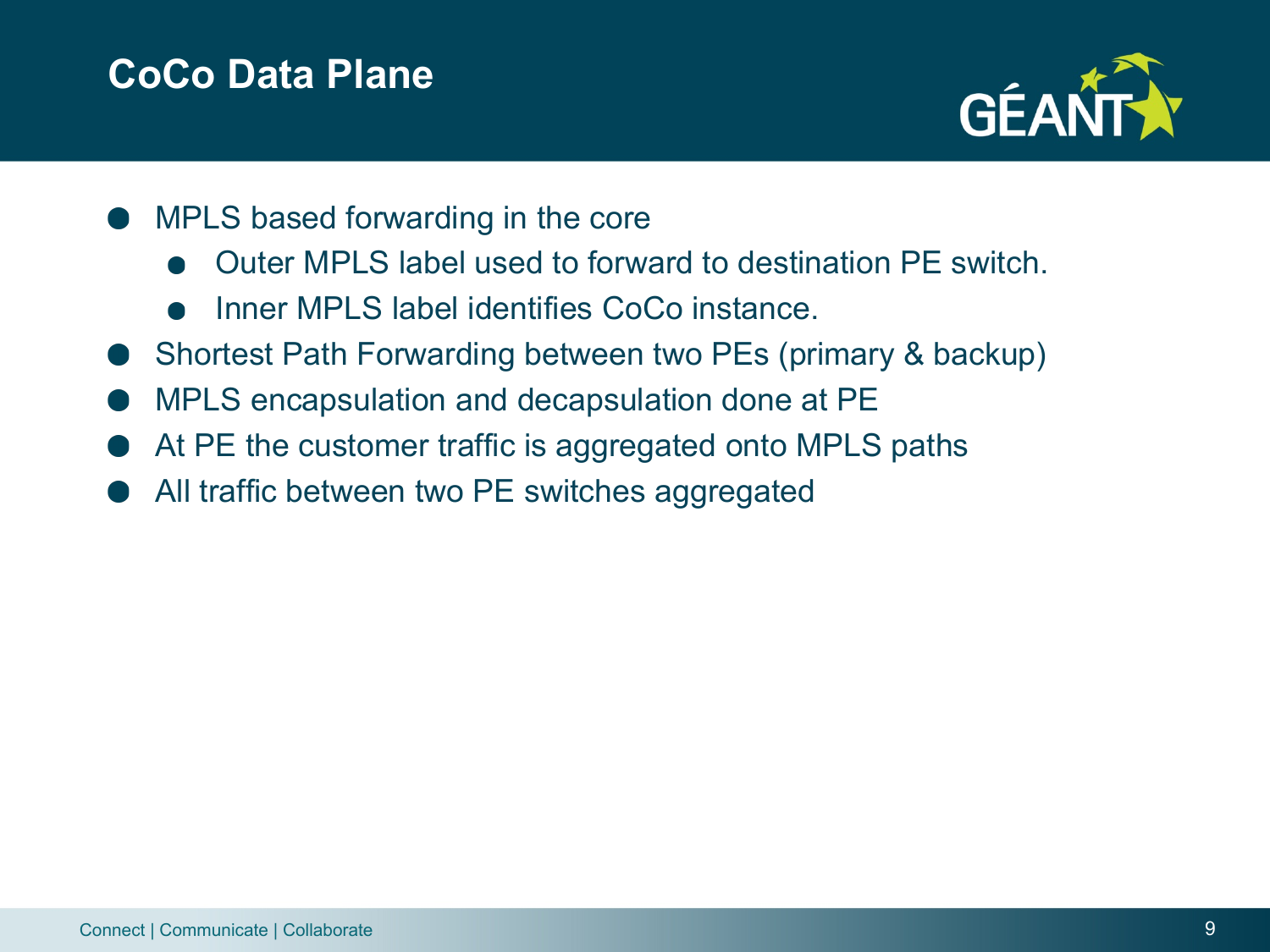#### **CoCo Forwarding Plane**



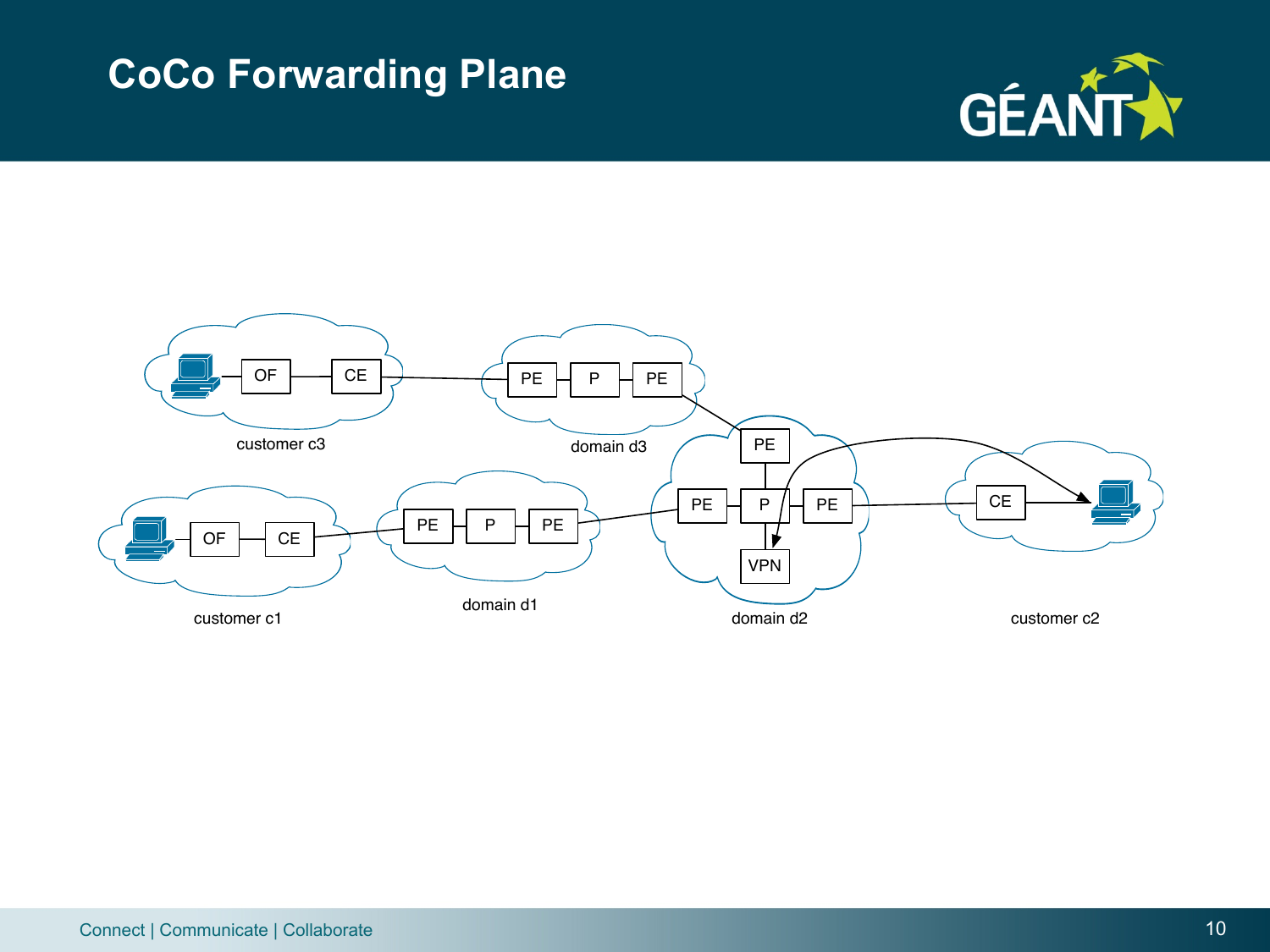#### **Customer Connection Models**



- OpenVPN based connection
	- Target users: laptops
	- User installs OpenVPN client on laptop
	- User connects with CoCo OpenVPN server
- **OpenFlow based connection** 
	- Target users: servers, instruments, etc.
	- Campus network administrator installs OpenFlow switch at eScience group
	- eScience resources (servers, instruments, etc) connect to the OpenFlow switch
	- Campus network administrator configures 1 dedicated VLAN to carry CoCo traffic between OpenFlow switch and Customer Edge (CE) switch
	- Campus network administrator installs CoCo stub agent and sets up CoCo agent control plane peering relation with NREN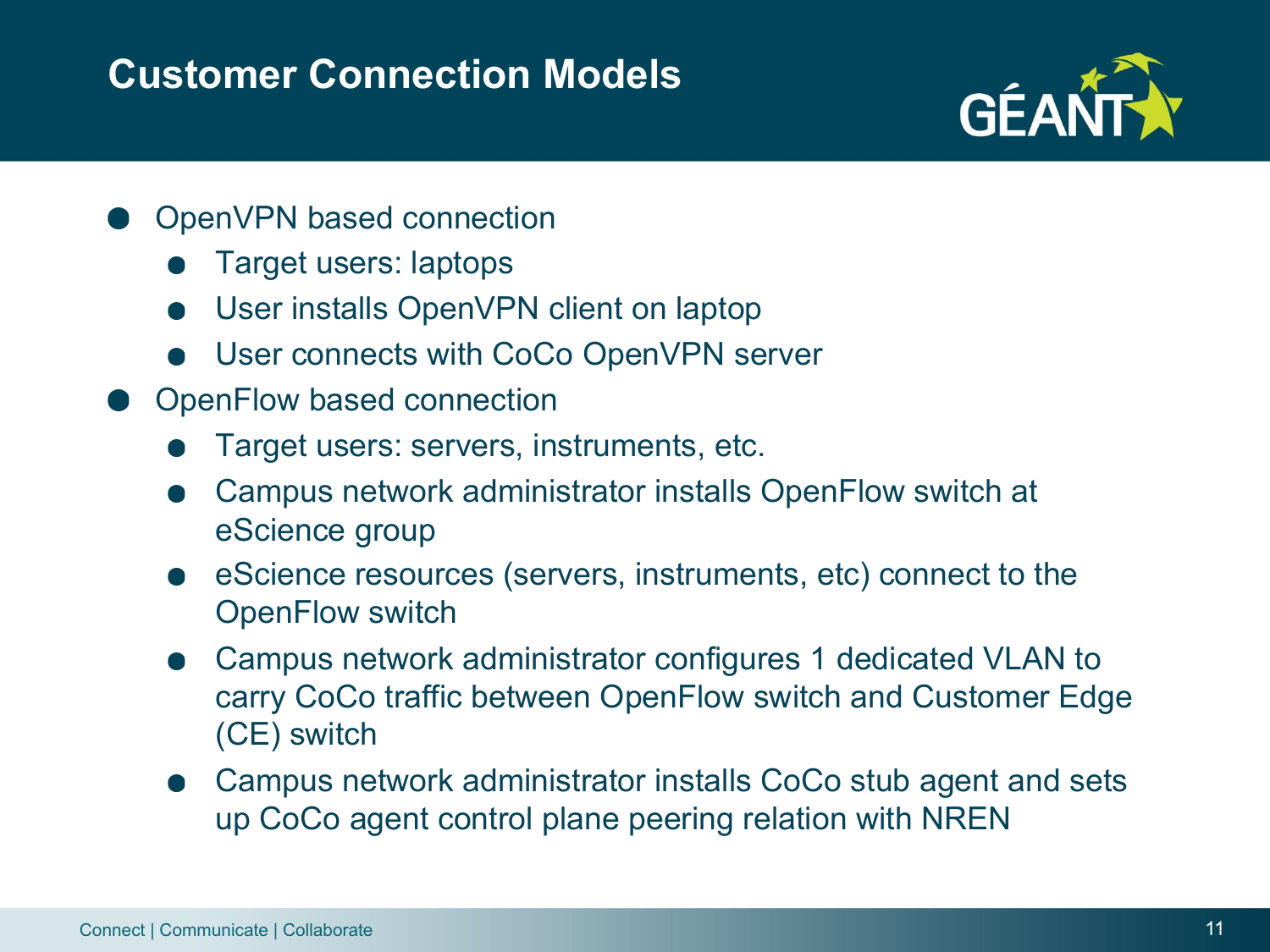#### **CoCo Customer Connection**





customer provider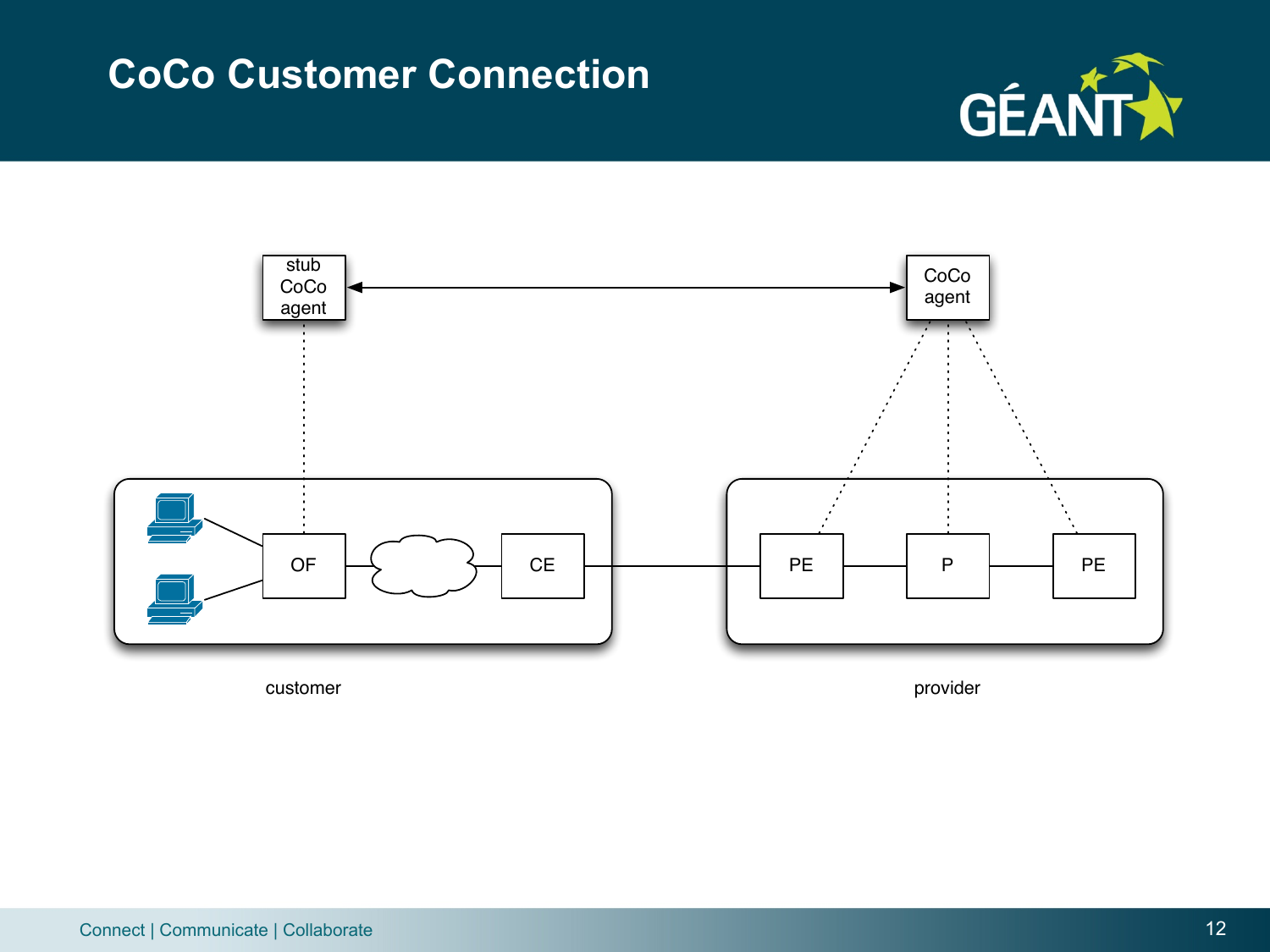#### **Edge Encapsulation & Decapsulation**



- Each PE has L2/L3 addresses behind it
- On ingress encapsulate traffic destined for those L2/L3 addresses with MPLS label that gets forwarded to that PE
- On egress pop the MPLS label and forward to CE
- L3 addresses are IPv4/IPv6 prefixes (aggregation and scalable)
- L2 addresses (MAC addresses) are a flat address space
	- Special attention needed for scalability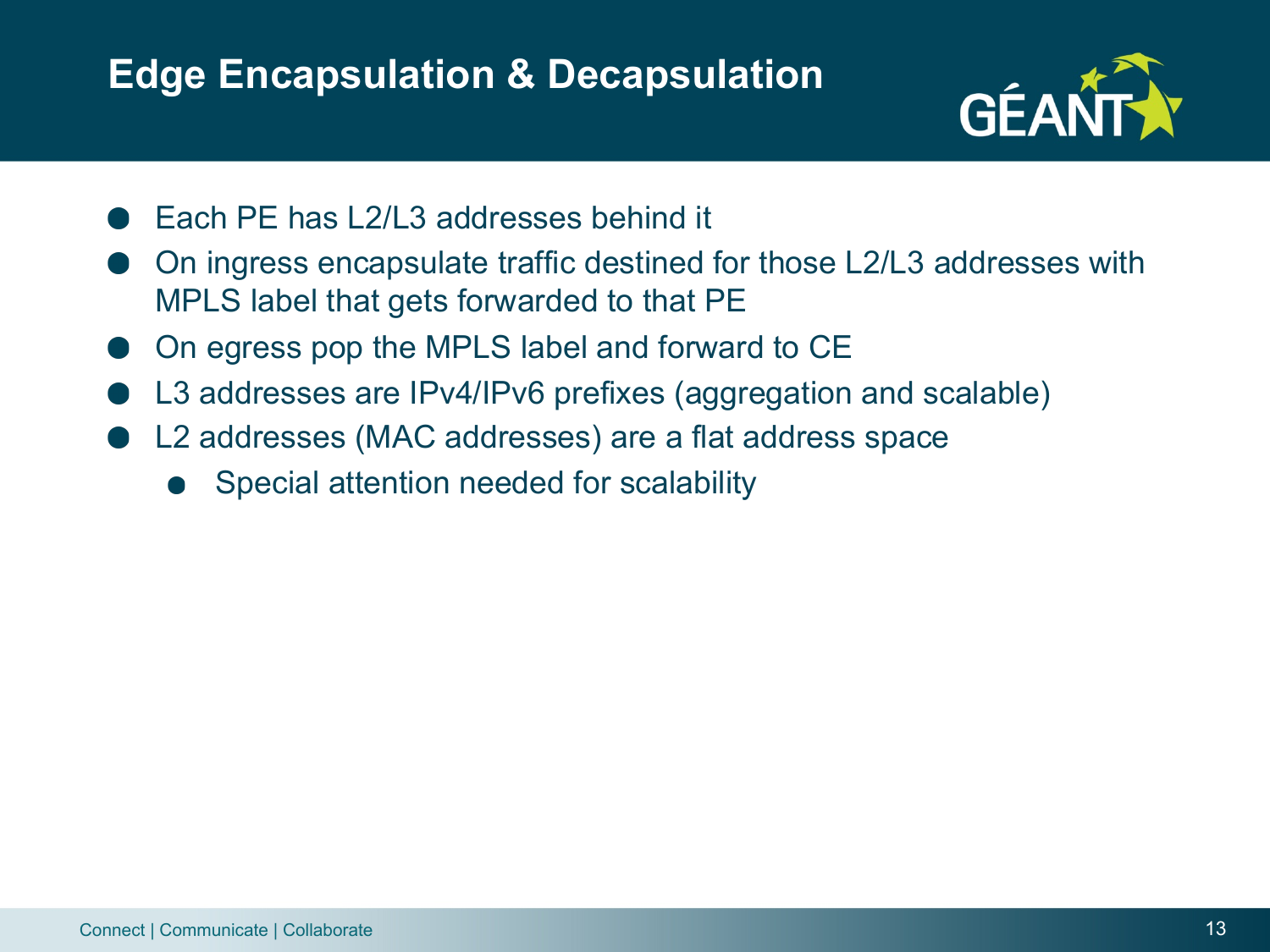## **L3 VPN Service**



- Each site has it own IPv4/IPv6 prefixes
- Each site runs its own address assignment mechanism (DHCP, SLAAC, etc)
- This has proven scalability over multiple domains (internet)
- CoCo infrastructure is based on OpenFlow switches
	- No next hop MAC address rewrite at each hop
	- Need a way to forward to the correct destination MAC address at final hop
	- Either use fake router MAC address at ingress and rewrite destination MAC address at egress
	- Or use destination MAC address of final IP hop already at ingress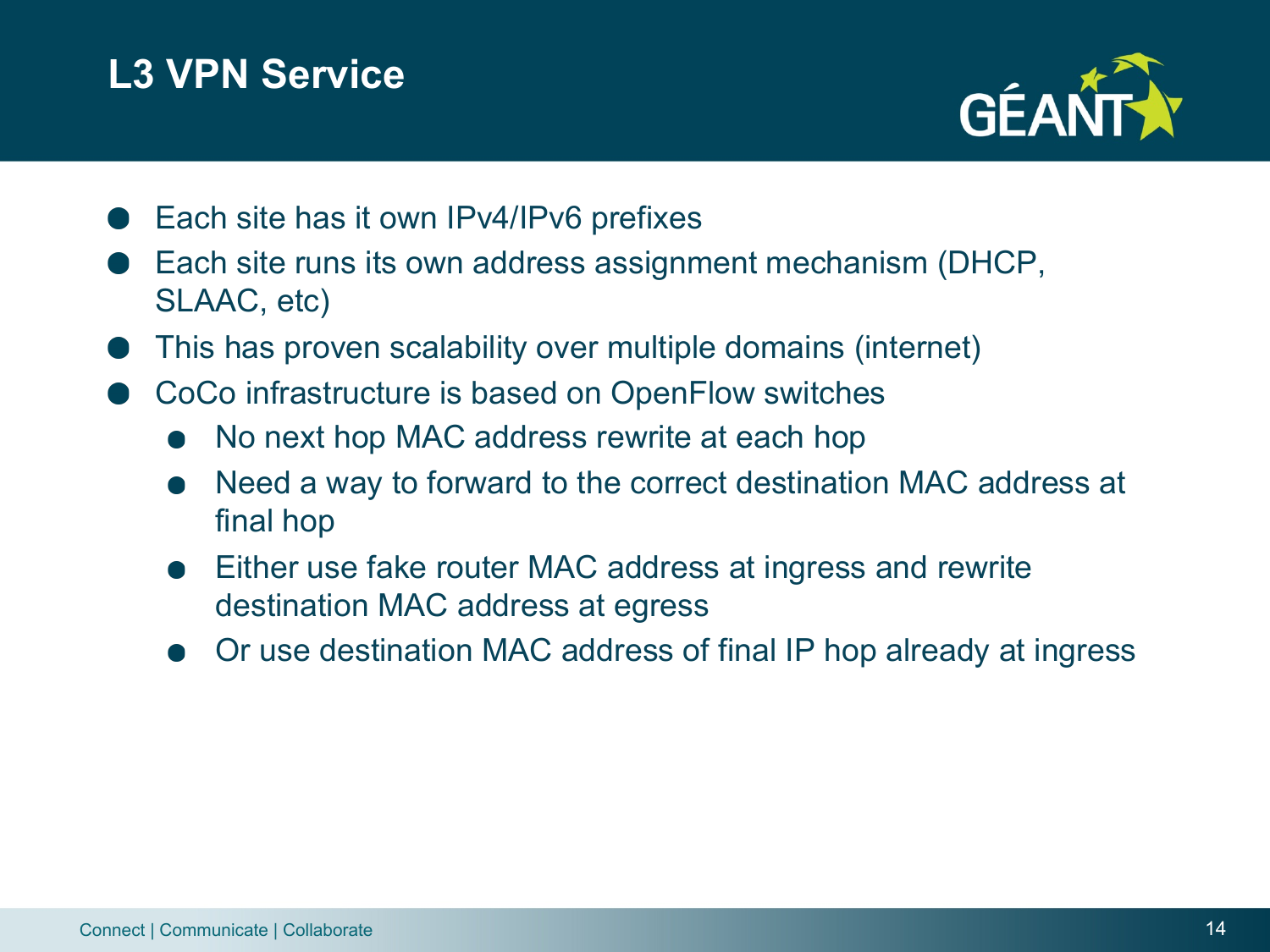## **L2 VPN Service**



- MAC address are a flat user space
	- No aggregation, special needs for scalability
- Three challenges:
	- MAC learning
	- Address assignment
	- Broadcast, Unknown unicast & Multicast (BUM) traffic handling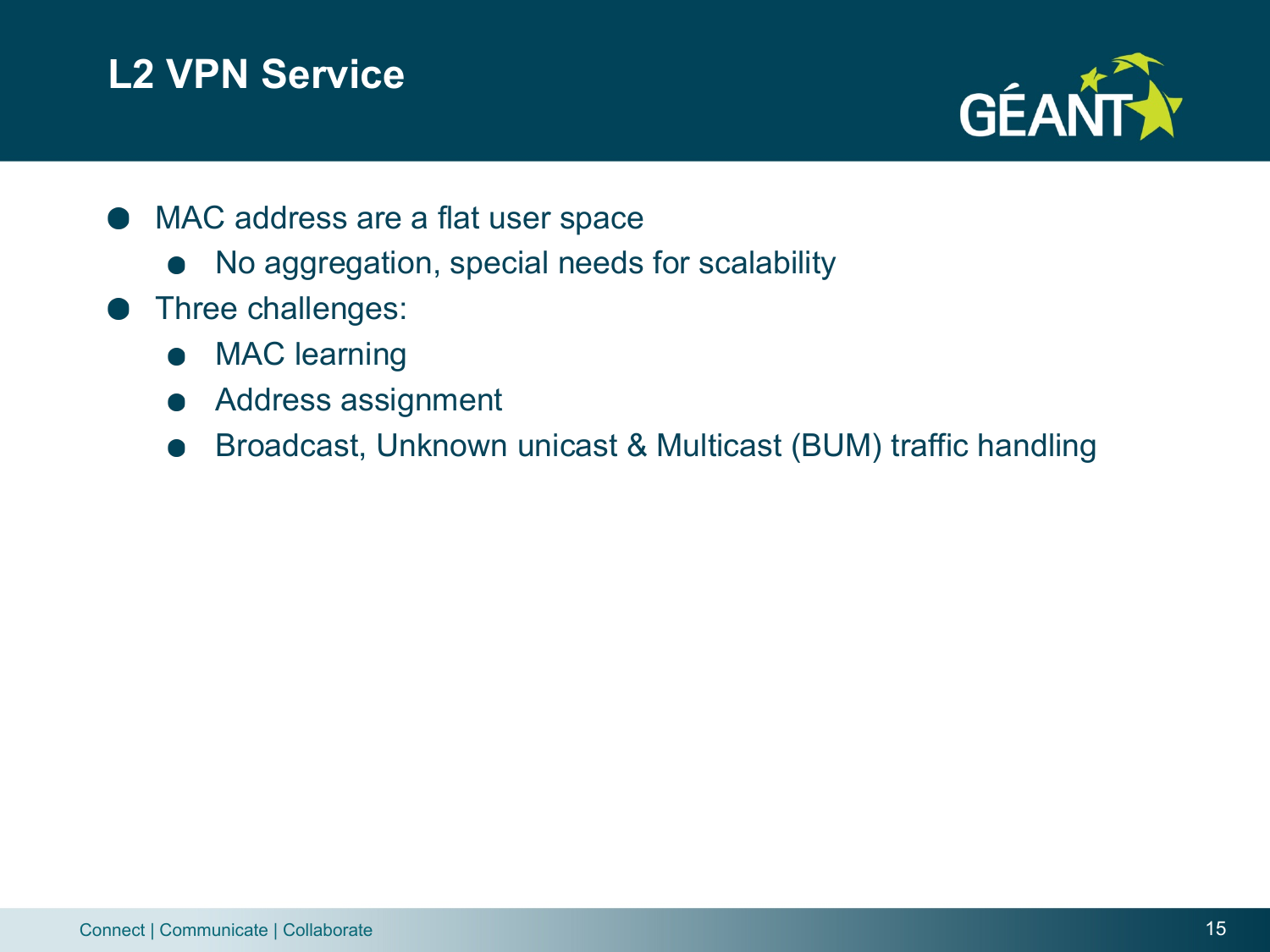## **L2 VPN Addressing Challenges**



#### MAC learning:

- Need to learn L2 addresses used at all sites
	- ESADI
	- draft-ietf-trill-directory-assist-mechanisms-00
	- EVPN MP-BGP
- Option: insert forwarding entries for active L2 addresses only
- Address assignment
	- MAC and IP addresses must be unique within multi-domain CoCo instance (VMs usually get generated MAC address)
	- Either centralised database or inter-domain negotiation
- BUM handling
	- Implement multicast (e.g. full mesh like VPLS). *Too much traffic?*
	- Forward BUM traffic to controller and handle in controller (e.g. proxy ARP). *For all multicast protocols?*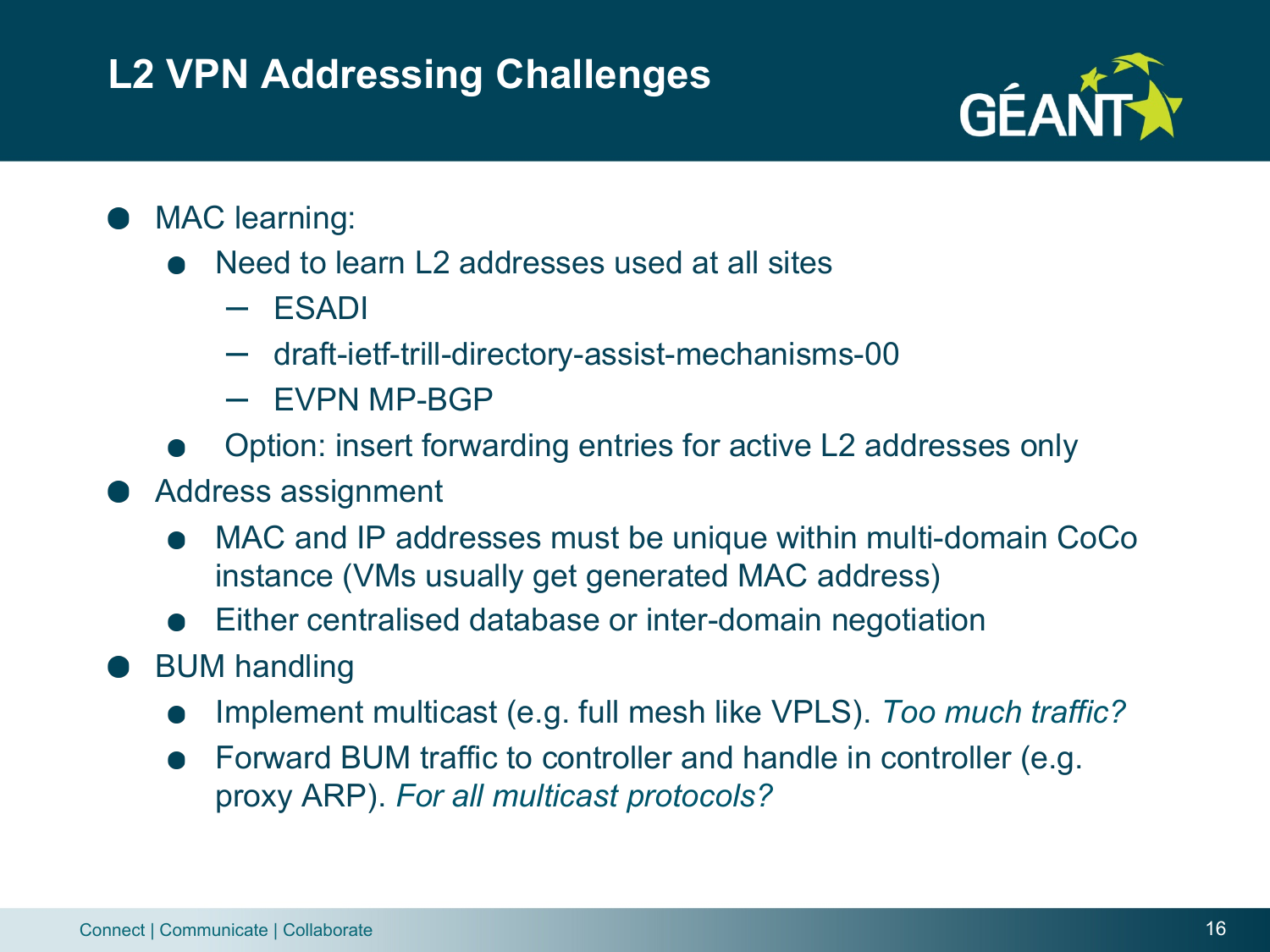



- The CoCo objectives are welcomed by eScience workshop participants
- CoCo only satisfies part of the requests
- Scalability by MPLS encap/decap and MPLS forwarding in the core
- BGP peering model to exchange information and policy between domains
- Scalability easy for L3 addressing
- Scalability harder to do for L2 addressing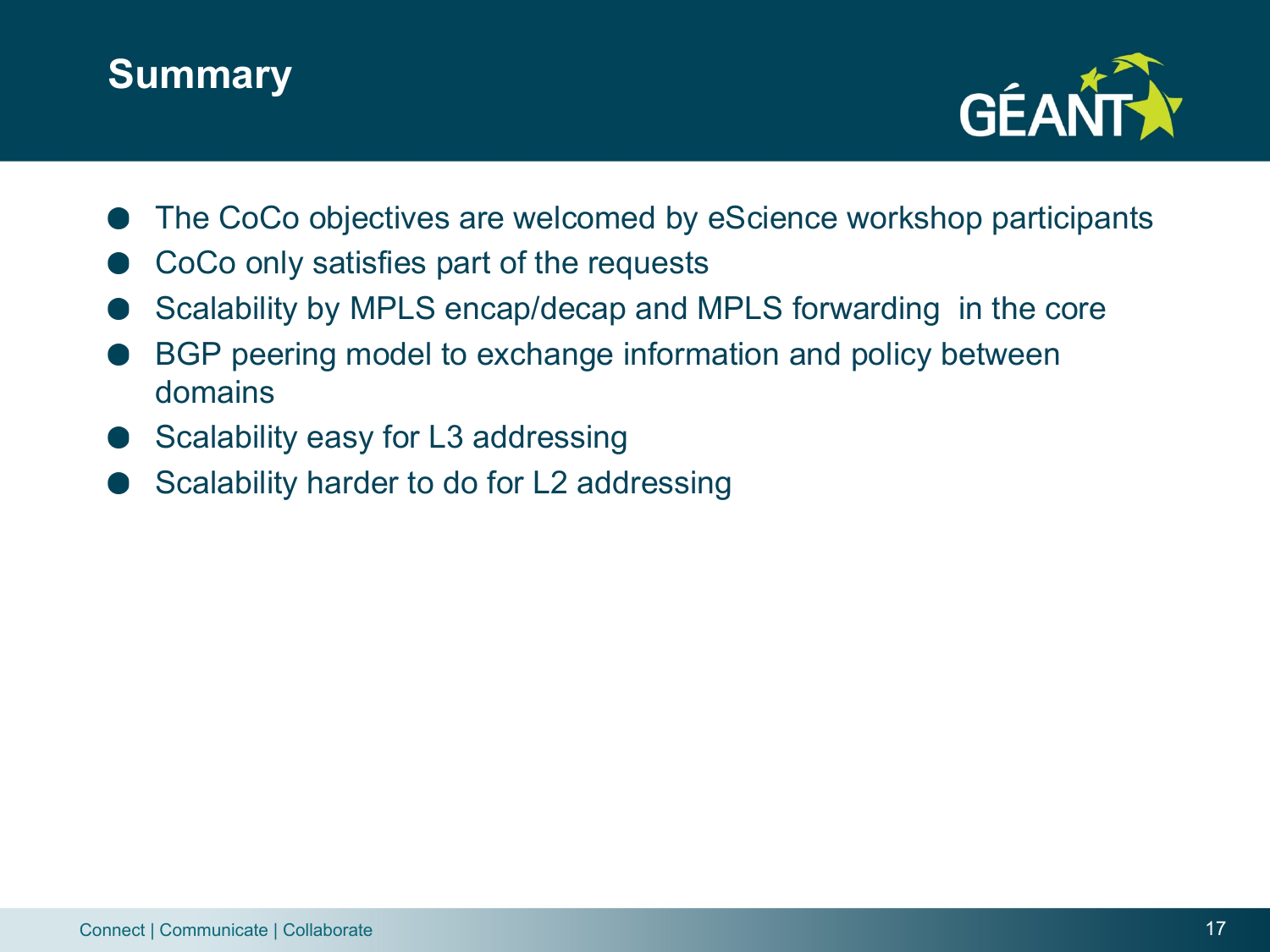#### **Next Steps**



- Implement single domain CoCo prototype (Q3 2014)
	- Using SURFnet OpenFlow testbed
	- Core network services based on OpenDaylight
- Test plan and testing/verification (Q2/Q3 2014)
- Involve end users and campus network managers
	- Followup on use cases workshop (Q3 2014)
- Enhance prototype to multiple domains (Q3/Q4 2014)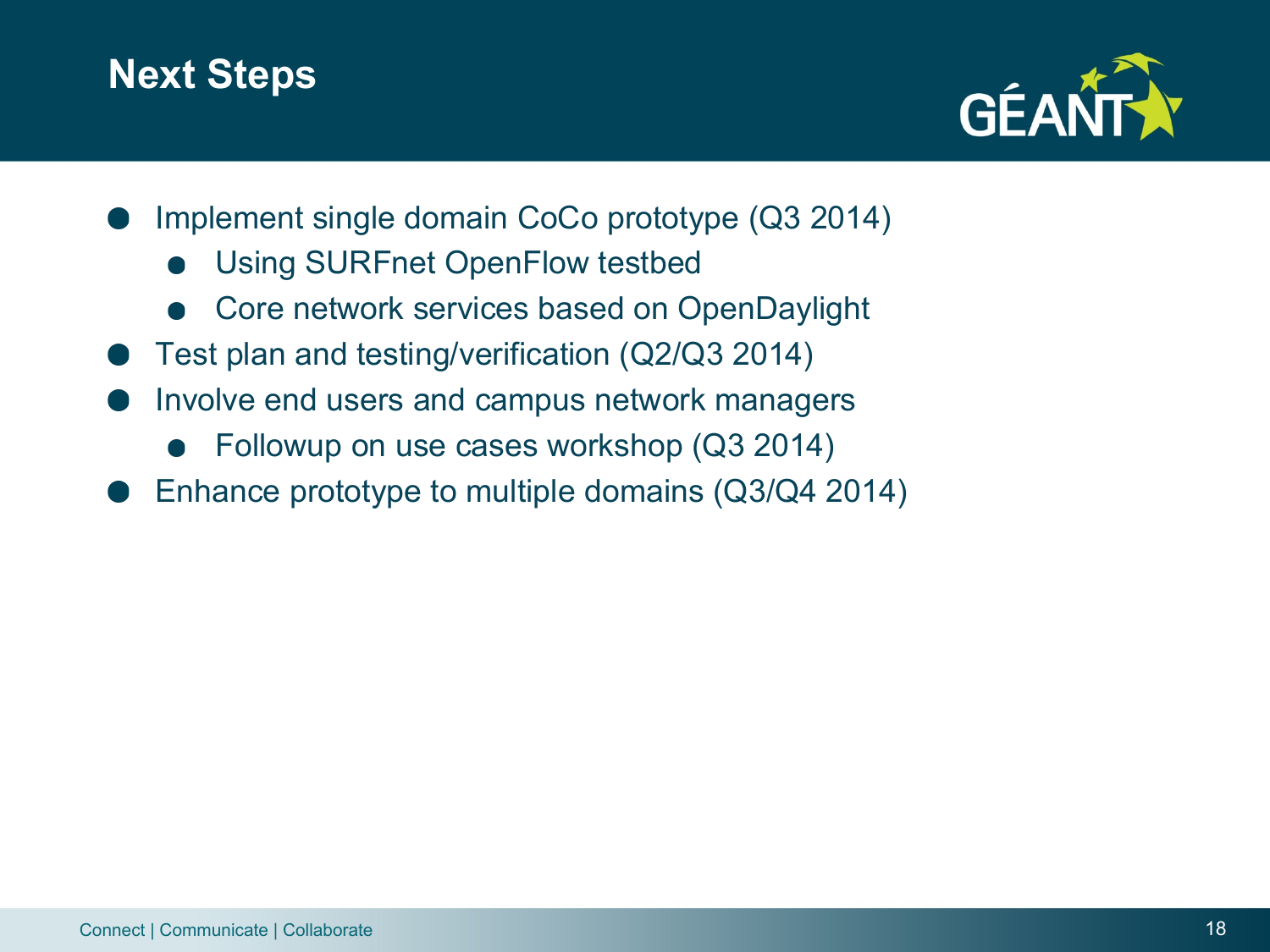#### **Related Work**



- **VPLS (used in IP exchange points)**
- EVPN (being standardized in IETF L2VPN)
- BGP/MPLS VPN (used in GÉANT MDVPN)